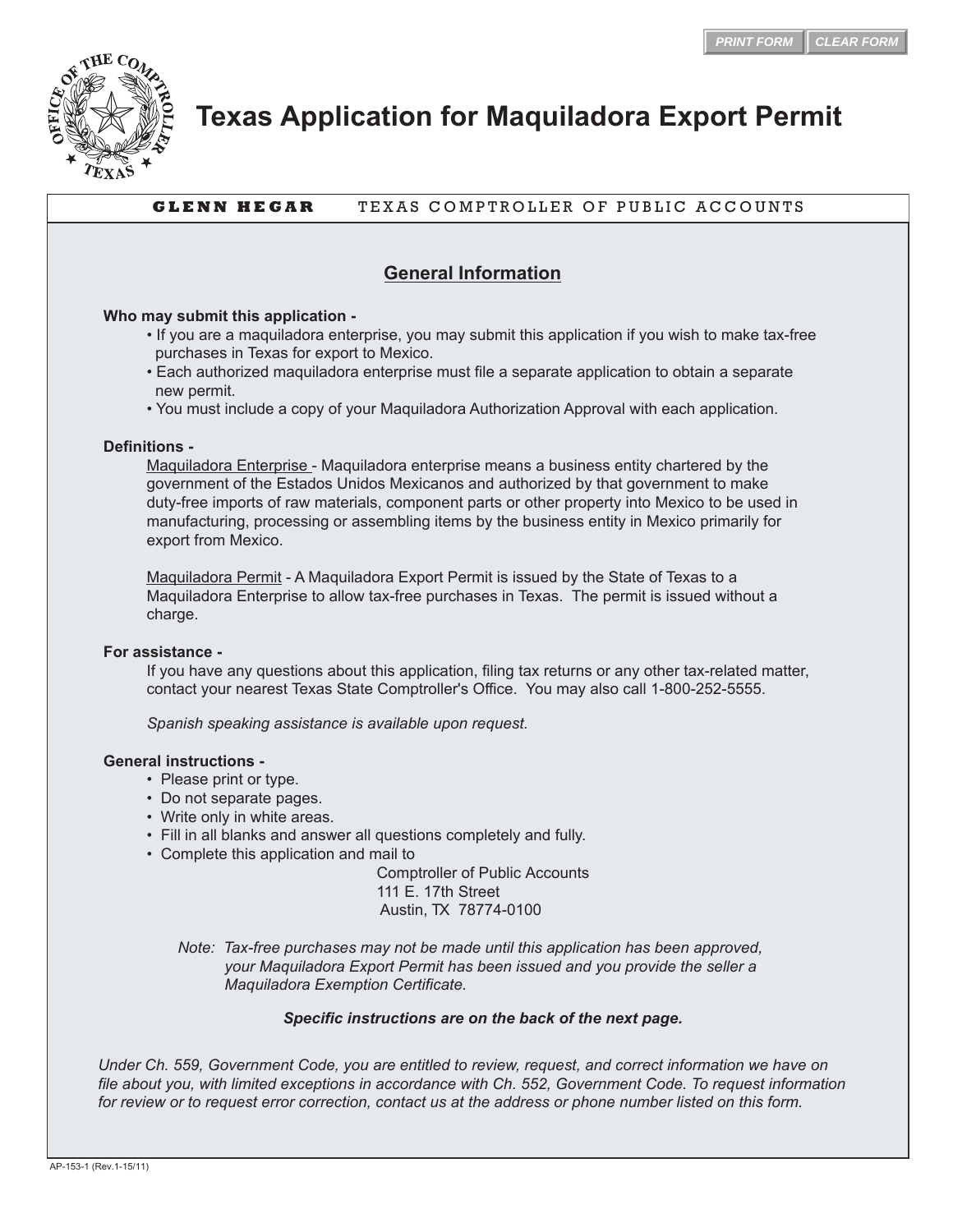| Comptroller<br>$\circledast$<br>of Public<br>Accounts | AP-153-2<br>(Rev. 1-15/1 |
|-------------------------------------------------------|--------------------------|
|-------------------------------------------------------|--------------------------|

## (Rev.1-15/11) **Texas Application for Maquiladora Export Permit**

| Please read instructions. | Type or print. | Write only in white areas. | Page 1. |
|---------------------------|----------------|----------------------------|---------|

|                         | 1. Taxpayer's agreement - The applicant, in consideration of the issuance of a maquiladora export permit by the State of Texas, agrees and affirms:                                                                                                                         |                                               |  |  |  |  |
|-------------------------|-----------------------------------------------------------------------------------------------------------------------------------------------------------------------------------------------------------------------------------------------------------------------------|-----------------------------------------------|--|--|--|--|
|                         | a. that the applicant is a responsible maguiladora enterprise making tax-free purchases using the Maguiladora Exemption Certificate for                                                                                                                                     |                                               |  |  |  |  |
|                         | export to Mexico to be used in manufacturing, processing or assembling items in Mexico primarily for export from Mexico;<br>b. that the Maquiladora Exemption Certificate will not be used for taxable items purchased for resale or personal use in the State of<br>Texas: |                                               |  |  |  |  |
| ⊢                       | Note: If you make sales subject to tax in the State of Texas, you must obtain a Texas Sales and Use Tax Permit by completing the<br>application for permit, Form AP-201.                                                                                                    |                                               |  |  |  |  |
| z<br>Ш<br>Σ             | c. to report all tax-free purchases on the Maquiladora Return filed quarterly and due on the 20th day of the month following the end of each<br>calendar quarter;                                                                                                           |                                               |  |  |  |  |
| Ш<br>Ш<br>$\simeq$<br>O | d. that a Maquiladora Authorization Approval issued by the Mexican Secretaria de Comercio y Fomento Industrial will be included<br>with the application, and that each updated Maquiladora Authorization Approval will be provided to the Texas Comptroller of              |                                               |  |  |  |  |
| ⋖<br>S                  | <b>Public Accounts:</b><br>e. that the Texas Comptroller of Public Accounts (Comptroller) may suspend or revoke a maquiladora enterprise's export permit to make                                                                                                            |                                               |  |  |  |  |
| $\simeq$<br>Ш           | tax-free purchases under this section without notice for good cause;<br>that the enterprise whose maquiladora export permit is either voluntarily forfeited or cancelled by action of the Comptroller must                                                                  |                                               |  |  |  |  |
| PAY                     | immediately notify in writing all vendors from whom purchases of taxable items are made advising them that the exemption certificate<br>issued to them is no longer valid;                                                                                                  |                                               |  |  |  |  |
| TAX                     | g. that the enterprise that has been granted a maquiladora export permit to make tax-free purchases of goods for export to Mexico will<br>provide the seller a blanket Maquiladora Exemption Certificate; and                                                               |                                               |  |  |  |  |
|                         | h. that upon request, the enterprise will make records available in the State of Texas to the Comptroller or his authorized representative and<br>will cooperate with the Comptroller or his authorized representative in the examination of the records.                   |                                               |  |  |  |  |
|                         | Type or print name of managing director or corporate secretary<br>Managing director or corporate secretary                                                                                                                                                                  |                                               |  |  |  |  |
|                         | sıgn<br>here                                                                                                                                                                                                                                                                |                                               |  |  |  |  |
|                         | (Legal cite: TEX.TAX CODE ANN.sec. 151.156)                                                                                                                                                                                                                                 |                                               |  |  |  |  |
|                         | 2. Business name of maquiladora enterprise                                                                                                                                                                                                                                  | For Comptroller's use onl;y                   |  |  |  |  |
|                         |                                                                                                                                                                                                                                                                             | JOB NAME --- SALEAPP<br>Master account set up |  |  |  |  |
|                         |                                                                                                                                                                                                                                                                             | $\blacksquare$ 01100<br><b>PL04</b>           |  |  |  |  |
|                         | 3. Texas or other United States mailing address of your maquiladora enterprise. If none, skip to Item 4. (Street and number or P.O. Box)                                                                                                                                    | Master mailing<br>address change              |  |  |  |  |
|                         | п                                                                                                                                                                                                                                                                           | ■ 01180<br><b>PL06</b>                        |  |  |  |  |
|                         | ZIP code<br>State<br>City                                                                                                                                                                                                                                                   | County code                                   |  |  |  |  |
|                         |                                                                                                                                                                                                                                                                             |                                               |  |  |  |  |
| z<br>$\circ$            | 9, 9, 9, 9, 9, 9                                                                                                                                                                                                                                                            | Master phone number<br>add / change           |  |  |  |  |
| ⊢<br>⋖                  | Mexico (City number and phone number)<br>4. Enter the phone number of the person primarily                                                                                                                                                                                  | ■ 01185<br><b>PL06</b>                        |  |  |  |  |
| $\circ$<br>щ            | responsible for filing Texas Maguiladora Returns<br>United States (Area code and number)                                                                                                                                                                                    | Ownership type<br>$\blacksquare$ 4            |  |  |  |  |
| ⊢<br>Z                  |                                                                                                                                                                                                                                                                             | $\blacksquare$ 0000                           |  |  |  |  |
| Ш<br>≏<br>۰             |                                                                                                                                                                                                                                                                             |                                               |  |  |  |  |
| $\alpha$<br>Ш           | 5. Enter the number of your Certificate of Authorization issued by                                                                                                                                                                                                          |                                               |  |  |  |  |
| ≻<br>⋖<br>$\Omega$      | the Mexican Secretaria de Comercio y Fomento Industrial.<br>$\mathbf{3}$<br>8 <sup>1</sup><br>$\overline{2}$                                                                                                                                                                |                                               |  |  |  |  |
| $\times$<br>⋖<br>⊢      | 6. Enter the information requested for the managing director and corporate secretary of the maquiladora enterprise.                                                                                                                                                         |                                               |  |  |  |  |
|                         | Name of managing director<br>Phone (City and no./Area code and no.)                                                                                                                                                                                                         |                                               |  |  |  |  |
|                         | Mailing address of managing director (Street and number, city, state, ZIP code / country)                                                                                                                                                                                   |                                               |  |  |  |  |
|                         | Name of corporate secretary<br>Phone (City and no./Area code and no.)                                                                                                                                                                                                       |                                               |  |  |  |  |
|                         | Mailing address of corporate secretary (Street and number, city, state, ZIP code / country)                                                                                                                                                                                 |                                               |  |  |  |  |
|                         |                                                                                                                                                                                                                                                                             |                                               |  |  |  |  |

Ŀ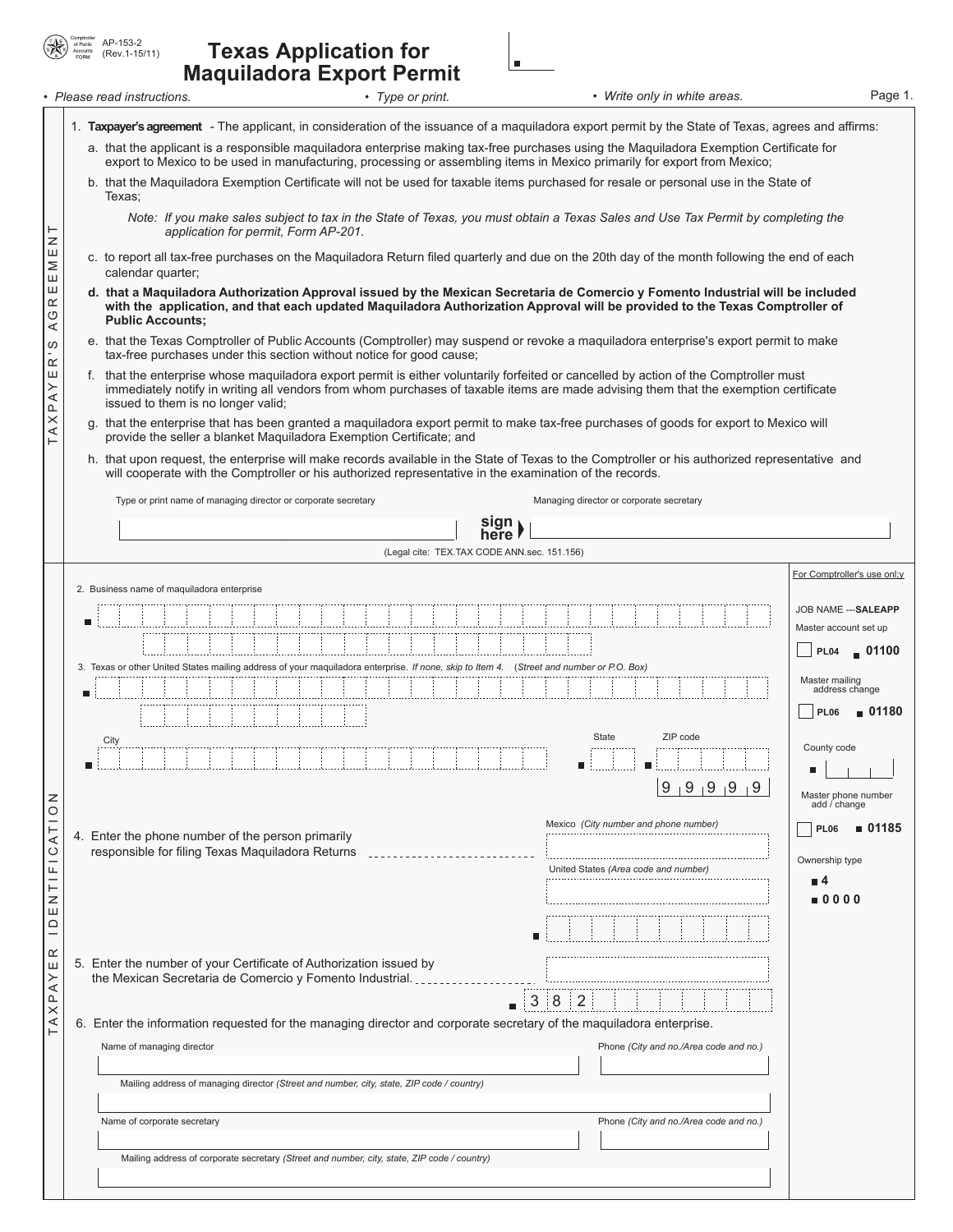#### AP-153-3 (Rev.1-15/11) **Texas Application for**   $\blacksquare$ **Maquiladora Export Permit**  • Please read instructions. **• Type or print.** • Type or print. • *Write only in white areas.*

( \*

|                                                                                                 | 7. Business name (Same as Item 2)                                                                                                                                                                                                                                         |                                             |  |  |  |
|-------------------------------------------------------------------------------------------------|---------------------------------------------------------------------------------------------------------------------------------------------------------------------------------------------------------------------------------------------------------------------------|---------------------------------------------|--|--|--|
|                                                                                                 | $\blacksquare$ 3 8 2<br>8. Is the maquiladora enterprise named in Item 2 owned by or affiliated with any other business                                                                                                                                                   | For Comptroller's Use Only                  |  |  |  |
|                                                                                                 | operating in Texas?  □ YES □ NO<br>If "YES," enter the following information:                                                                                                                                                                                             | JOB NAME --- SALEAPP                        |  |  |  |
|                                                                                                 | Name<br>Texas taxpayer number (if any)                                                                                                                                                                                                                                    |                                             |  |  |  |
|                                                                                                 |                                                                                                                                                                                                                                                                           | PL15 <b>■ 00990</b>                         |  |  |  |
|                                                                                                 | Mailing address (Street and number or P.O. Box, city, state, ZIP code)                                                                                                                                                                                                    | 0220                                        |  |  |  |
|                                                                                                 |                                                                                                                                                                                                                                                                           |                                             |  |  |  |
| 9. Is the maquiladora enterprise named in Item 2 owned by or affiliated with any other business |                                                                                                                                                                                                                                                                           |                                             |  |  |  |
|                                                                                                 | operating in the United States outside of Texas? ______ □ YES □ NO<br>If "YES," enter the following information:                                                                                                                                                          |                                             |  |  |  |
|                                                                                                 | Texas taxpayer number (if any)<br>Name                                                                                                                                                                                                                                    |                                             |  |  |  |
|                                                                                                 |                                                                                                                                                                                                                                                                           | Outlet/location set up<br>PL05 <b>01300</b> |  |  |  |
|                                                                                                 | Mailing address (Street and number or P.O. Box, city, state, ZIP code)                                                                                                                                                                                                    | Outlet number                               |  |  |  |
|                                                                                                 |                                                                                                                                                                                                                                                                           |                                             |  |  |  |
|                                                                                                 | 10. Business name in Mexico                                                                                                                                                                                                                                               | Country code                                |  |  |  |
|                                                                                                 |                                                                                                                                                                                                                                                                           | ∎862<br>Jurisdiction codes                  |  |  |  |
|                                                                                                 |                                                                                                                                                                                                                                                                           | City MTA/CTD                                |  |  |  |
|                                                                                                 | Mailing address in Mexico                                                                                                                                                                                                                                                 | ■ 0<br>0                                    |  |  |  |
|                                                                                                 |                                                                                                                                                                                                                                                                           | <b>SPD</b><br>CNTY<br>- 0                   |  |  |  |
|                                                                                                 |                                                                                                                                                                                                                                                                           | <b>Business code</b>                        |  |  |  |
| BUSINESS INFORMATION                                                                            | City in Mexico<br>State<br>ZIP code                                                                                                                                                                                                                                       |                                             |  |  |  |
|                                                                                                 | $0 \ 0 \ 0 \ 0$<br><b>MX</b>                                                                                                                                                                                                                                              | Permit set up                               |  |  |  |
|                                                                                                 | State in Mexico                                                                                                                                                                                                                                                           | PL14 <b>01400</b>                           |  |  |  |
|                                                                                                 |                                                                                                                                                                                                                                                                           | Effective date                              |  |  |  |
|                                                                                                 | Month<br>Day<br>Month<br>Day<br>Year<br>Year<br>11. Mexican Authorization                                                                                                                                                                                                 |                                             |  |  |  |
|                                                                                                 | Certificate: __________ Date of issue<br>Date of expiration<br>$\sim$ 1.                                                                                                                                                                                                  | Permit type                                 |  |  |  |
|                                                                                                 | 12. Indicate your principal type of business in Mexico.                                                                                                                                                                                                                   | $\blacksquare$ 2                            |  |  |  |
|                                                                                                 | Manufacturer / Processor (20-39)<br>Service (70-89)<br>Other                                                                                                                                                                                                              | Seasons                                     |  |  |  |
|                                                                                                 | 13. Indicate your primary product or service in Mexico. (See instructions.)                                                                                                                                                                                               | ■ 0 0 0                                     |  |  |  |
|                                                                                                 |                                                                                                                                                                                                                                                                           | Permit status<br>7                          |  |  |  |
|                                                                                                 | 14. List location of all distribution points, warehouses or offices in Texas. (Attach additional sheets if necessary.)                                                                                                                                                    |                                             |  |  |  |
|                                                                                                 |                                                                                                                                                                                                                                                                           | SPD code<br>ш                               |  |  |  |
|                                                                                                 |                                                                                                                                                                                                                                                                           |                                             |  |  |  |
|                                                                                                 | The managing director and/or corporate secretary or an authorized representative must sign this application.                                                                                                                                                              | Date of application<br>Month<br>Day<br>Year |  |  |  |
|                                                                                                 | Representative must submit a written power of attorney with this application.                                                                                                                                                                                             |                                             |  |  |  |
|                                                                                                 | 15. I, (we) declare, under penalties prescribed by law, that the information in this document and any attachments is true and correct to the best of                                                                                                                      |                                             |  |  |  |
|                                                                                                 | my (our) knowledge and belief. (TEX.PENAL CODE ANN.sec. 37.10)                                                                                                                                                                                                            |                                             |  |  |  |
| w                                                                                               | Type or print name of managing director or authorized representative<br>Managing director or authorized representative                                                                                                                                                    |                                             |  |  |  |
|                                                                                                 | sign<br>here l                                                                                                                                                                                                                                                            |                                             |  |  |  |
| SIGNATURE                                                                                       | Type or print name of corporate secretary or authorized representative                                                                                                                                                                                                    |                                             |  |  |  |
|                                                                                                 | Corporate secretary or authorized representative<br>sign ><br>here                                                                                                                                                                                                        |                                             |  |  |  |
|                                                                                                 |                                                                                                                                                                                                                                                                           |                                             |  |  |  |
|                                                                                                 | WARNING. You may be required to obtain an additional permit or license from the State of Texas or from a local governmental entity                                                                                                                                        |                                             |  |  |  |
|                                                                                                 | to conduct business. A listing of links relating to acquiring licenses, permits, and registrations from the State of Texas is available<br>online at http://www.Texas.gov. You may also want to contact the municipality and county in which you will conduct business to |                                             |  |  |  |
|                                                                                                 | determine any local governmental requirements.                                                                                                                                                                                                                            |                                             |  |  |  |
|                                                                                                 | Destin __                                                                                                                                                                                                                                                                 | Date $\equiv$                               |  |  |  |